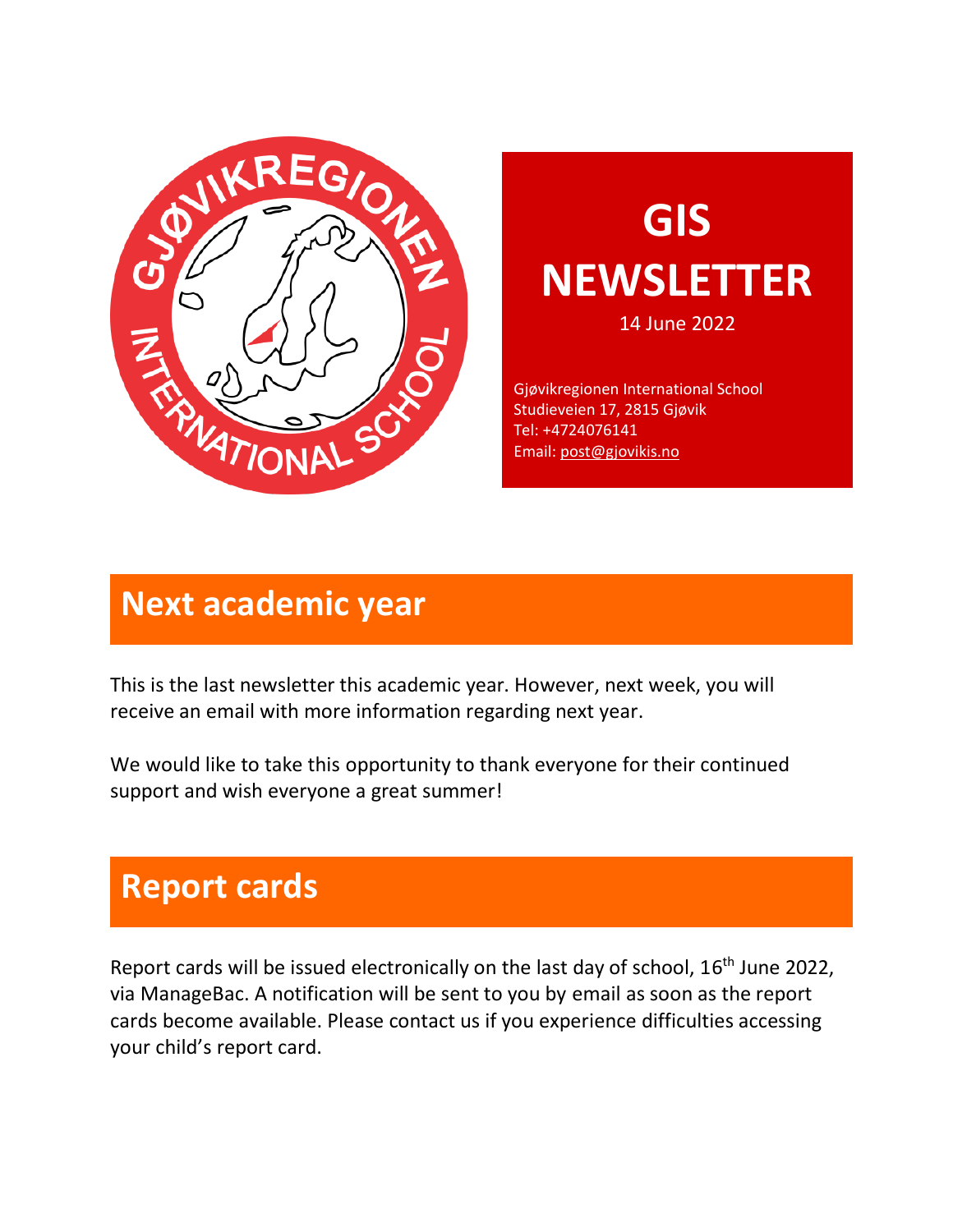#### **Last day of school**

Please note that the last day of school this academic year falls on 16 June. Classes end at 12:00 and students need to be picked up at noon. SFO is available until 5:00pm as usual. Please note there is no SFO on Friday.

Children need to take their belongings home from their cubbies/lockers. We would be grateful if you could send plastic bags with your child in the morning on 16 June and assist them with their belongings at pickup in the afternoon.

## **Goodbye and good luck!**

It is with regret that the Nykvist family says goodbye to the GIS community. Recently, our family dynamics have changed with our eldest daughter finishing school and heading to the Netherlands to continue her studies. We have also decided to move to the Netherlands to be together as a family. I have recently secured a teaching position there to make this possible. This move also allows us to be much closer to family and friends in Germany. It has been a very difficult decision for our family. We have many wonderful memories here and are extremely grateful for the many wonderful experiences we have had.

#### Christine Nykvist

We would like to take this opportunity to thank Ms Nykvist for her hard work at GIS and introducing two classes to formal schooling. We wish Ms Nykvist and her family good luck!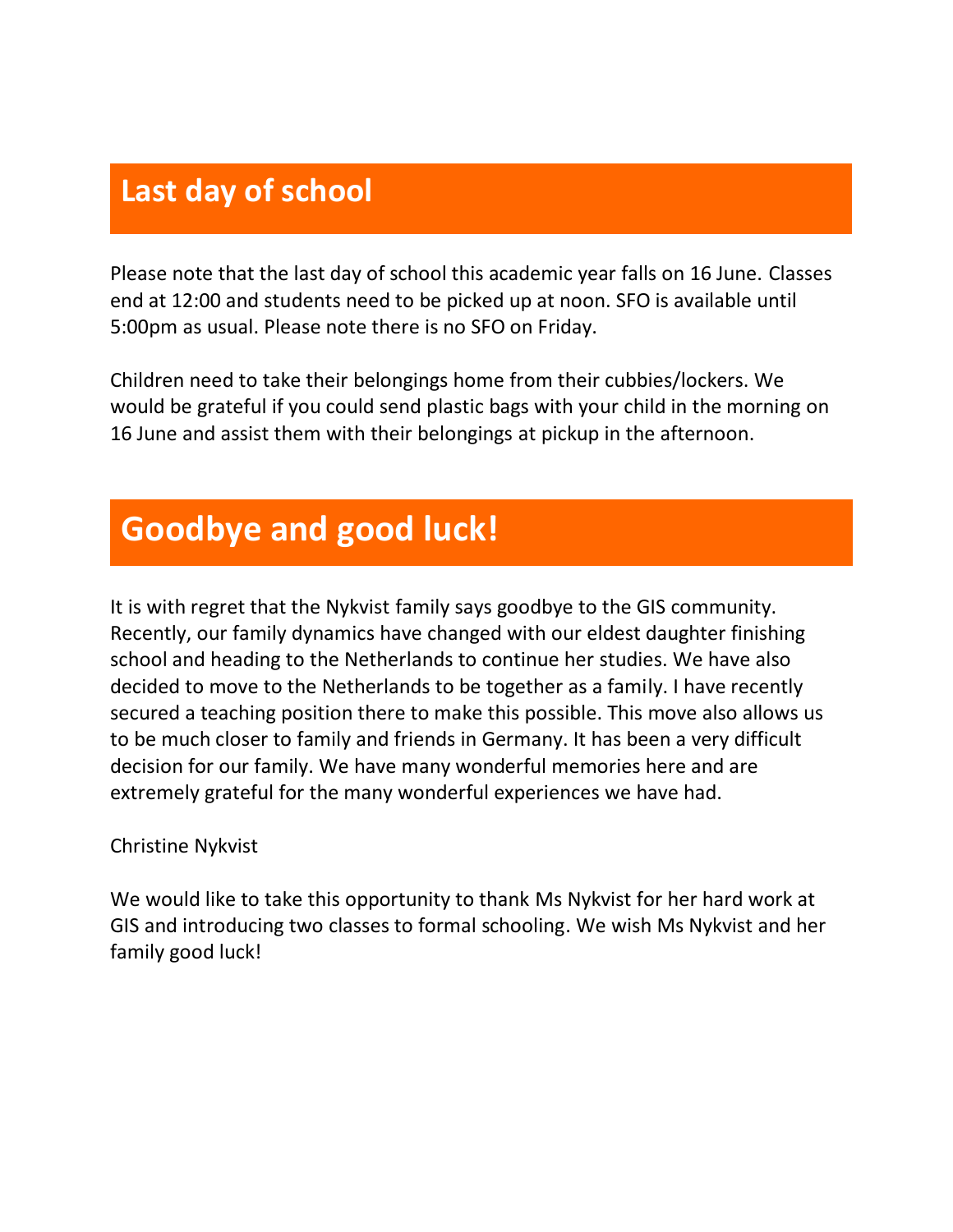#### **Vacancy**

We are currently looking to appoint a PYP teacher to teach Grade 1 next academic year. Please feel free to share the information with suitable candidates.

Please note that Mrs Rasen has kindly offered to teach Grade 1 until a suitable candidate has been identified (and has been granted residence permit if we employ a teacher currently residing outside Norway). Please note that Mrs Rasen used to teach Grade 1 at GIS before she volunteered to set up and lead our library.

# **UDIR inspection**

We are pleased to inform you that the UDIR inspection has been closed. Please find attached information from UDIR for students and parents.

# **MYP Art Exhibition**

MYP Visual Art students and MsW would like to invite you to 2nd annual GIS MYP Art Show called, "ABSTRACTION" held at Kaffka Cafè in Gjøvik. The exhibition is there throughout the month of June and the cafè is open Monday - Sunday. Over 60 unique artworks by our students from grades 8-10 are on sale (all framed). The price range is 50-200NOK. You can also donate more than our asking price. Half of the money will go to a charity and half will help us buy a sewing machine to use in the art room. Use GIS vipps number displayed at Kaffka and add the number of the artwork bought in the vipps title. You can collect the purchased artworks from the walls of Kaffka at your convenience June 24-29. Enjoy the show!